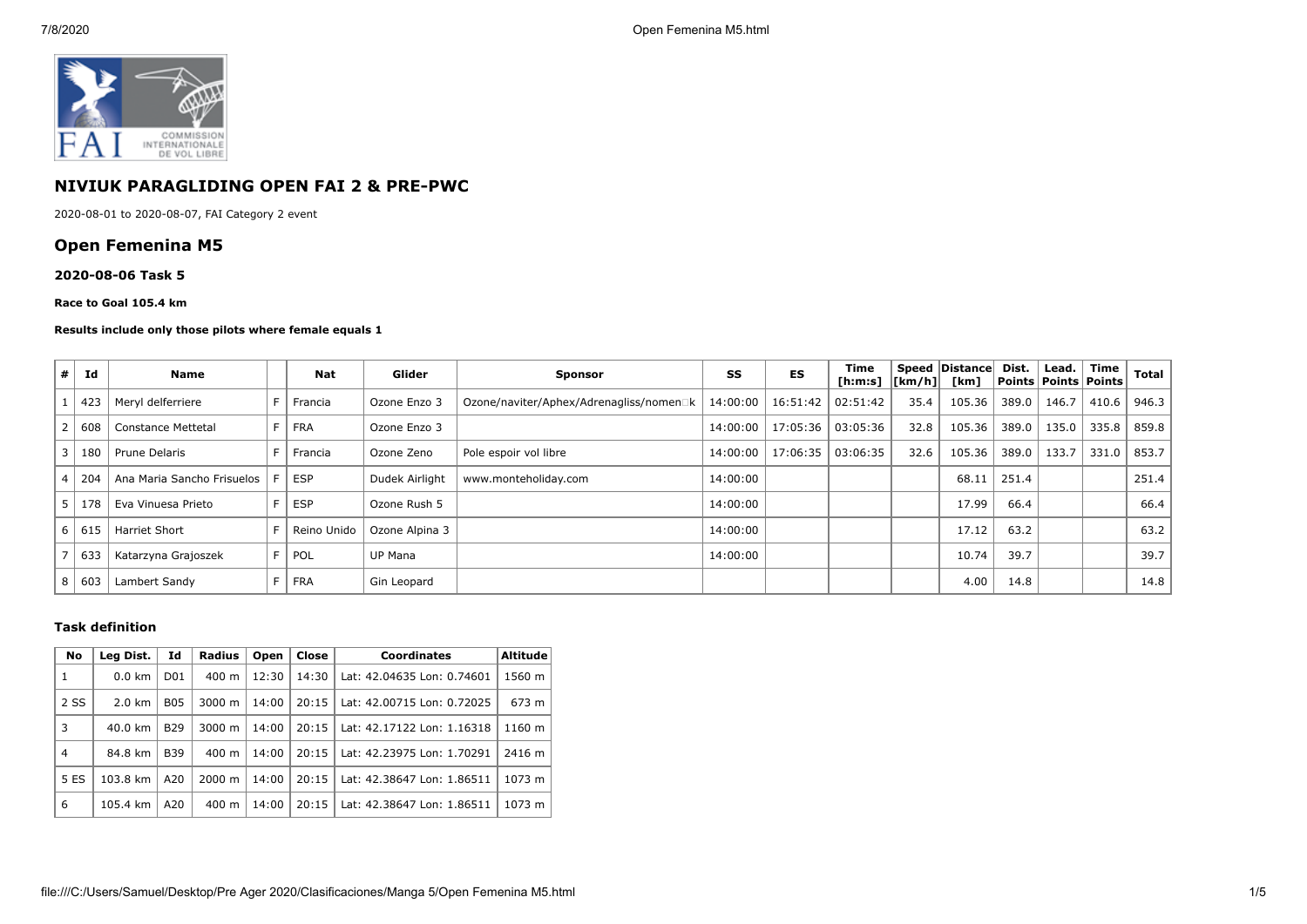7/8/2020 Open Femenina M5.html

**Pilots not yet processed (NYP)**

**Id Name**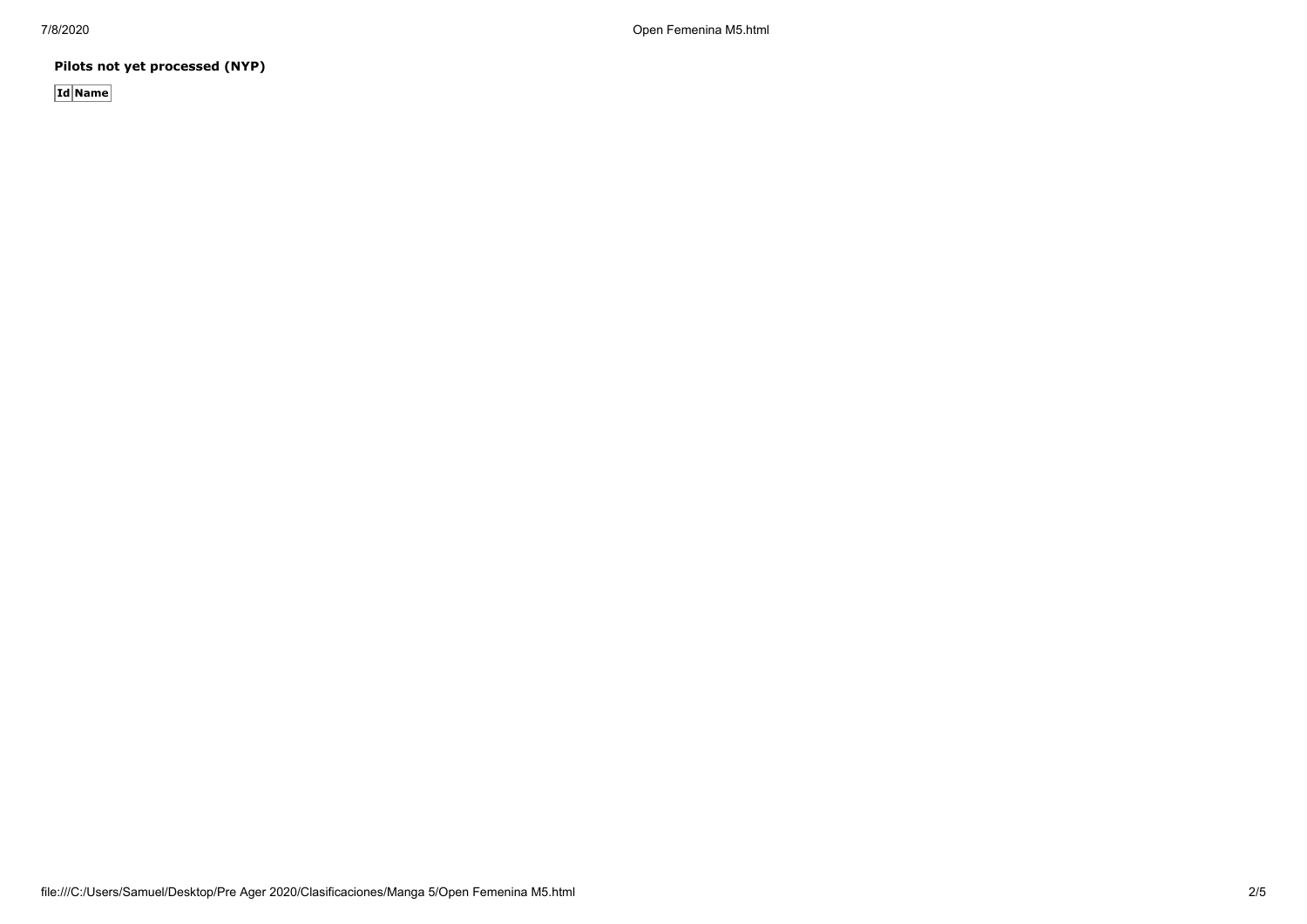## **Task statistics**

| param                           | value                     |
|---------------------------------|---------------------------|
| ss_distance                     | 101.324                   |
| task_distance                   | 105.356                   |
| launch_to_ess_distance          | 103.755                   |
| no_of_pilots_present            | 101                       |
| no_of_pilots_flying             | 100                       |
| no_of_pilots_lo                 | 42                        |
| no_of_pilots_reaching_nom_dist  | 85                        |
| no_of_pilots_reaching_es        | 62                        |
| no_of_pilots_reaching_goal      | 58                        |
| sum_flown_distance              | 8798.882                  |
| best dist                       | 105.356                   |
| best_time                       | 2.7744                    |
| worst_time                      | 4.6675                    |
| gnh_setting                     | 1013.25                   |
| no_of_pilots_in_competition     | 110                       |
| no_of_pilots_landed_before_stop | 0                         |
| sum_dist_over_min               | 8400.458                  |
| sum_real_dist_over_min          | 8400.458                  |
| sum_flown_distances             | 8798.882                  |
| best_real_dist                  | 105.356                   |
| last_start_time                 | 2020-08-06T14:00:00+02:00 |
| first_start_time                | 2020-08-06T14:00:00+02:00 |
| first_finish_time               | 2020-08-06T16:46:28+02:00 |
| max_time_to_get_time_points     | 4.4401                    |
| goalratio                       | 0.58                      |
| arrival_weight                  | 0                         |
| departure_weight                | 0                         |
| leading_weight                  | 0.162                     |
| time_weight                     | 0.449                     |
| distance_weight                 | 0.389                     |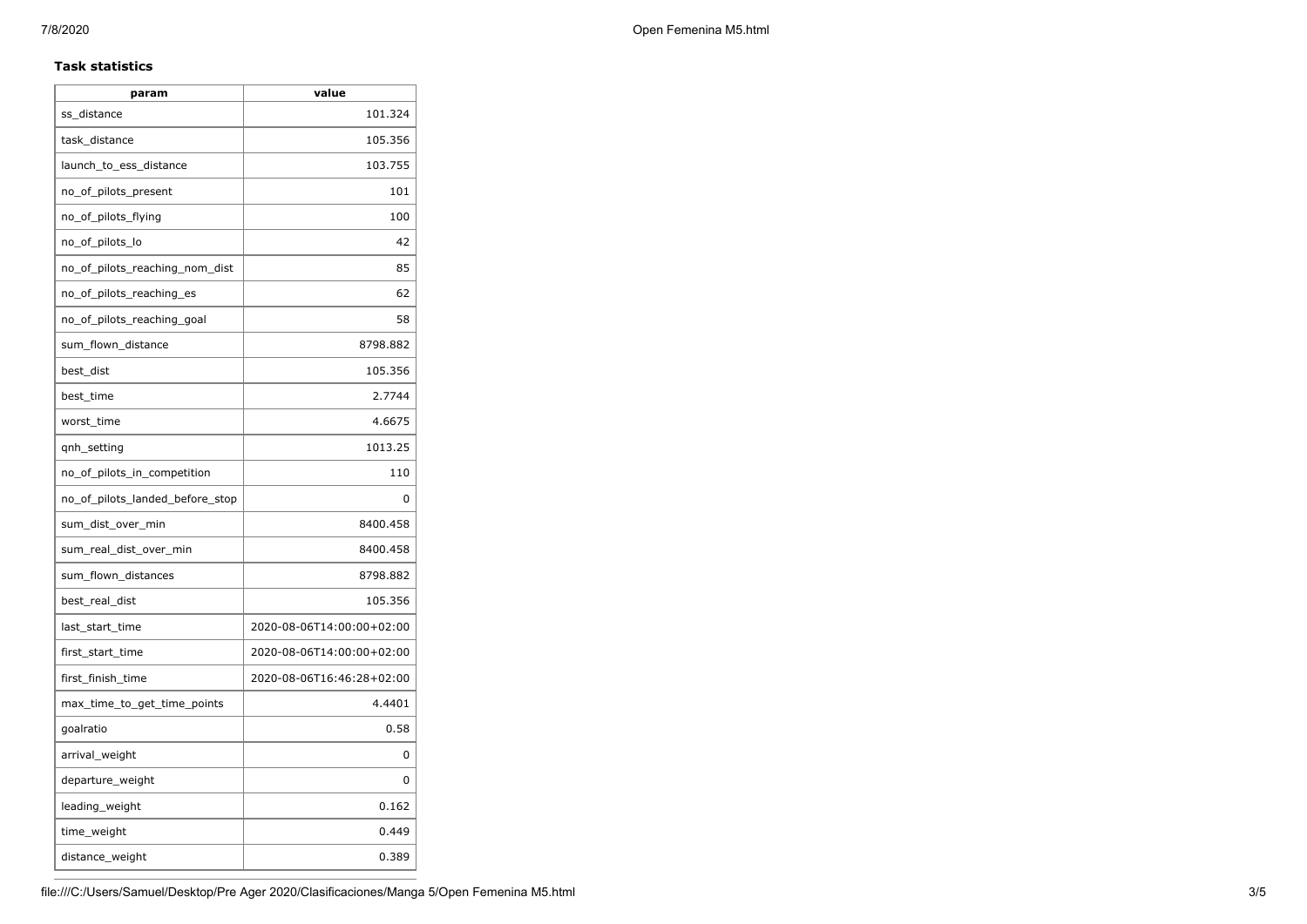| param                        | value   |
|------------------------------|---------|
| smallest_leading_coefficient | 1.8225  |
| available points distance    | 388.979 |
| available_points_time        | 449.021 |
| available points departure   | 0       |
| available_points_leading     | 162     |
| available_points_arrival     | 0       |
| time validity                | 1       |
| launch_validity              | 1       |
| distance_validity            | 1       |
| stop_validity                | 1       |
| day_quality                  | 1       |
| ftv_day_validity             | 0.9911  |
| time_points_stop_correction  | 0       |

# **Scoring formula settings**

| param                                        | value        |
|----------------------------------------------|--------------|
| id                                           | GAP2020      |
| use_distance_points                          | 1            |
| use_time_points                              | 1            |
| use_departure_points                         | 0            |
| use leading points                           | 1            |
| use_arrival_position_points                  | 0            |
| use_arrival_time_points                      | 0            |
| time_points_if_not_in_goal                   | $\Omega$     |
| jump_the_gun_factor                          | $\Omega$     |
| jump_the_gun_max                             | 0            |
| use 1000 points for max day quality          | $\Omega$     |
| normalize_1000_before_day_quality            | 0            |
| time_validity_based_on_pilot_with_speed_rank | $\mathbf{1}$ |
| bonus_gr                                     | 4            |
| no_pilots_in_goal_factor                     | 0.8          |
| task_stopped_factor                          | 0.7          |

7/8/2020 Open Femenina M5.html